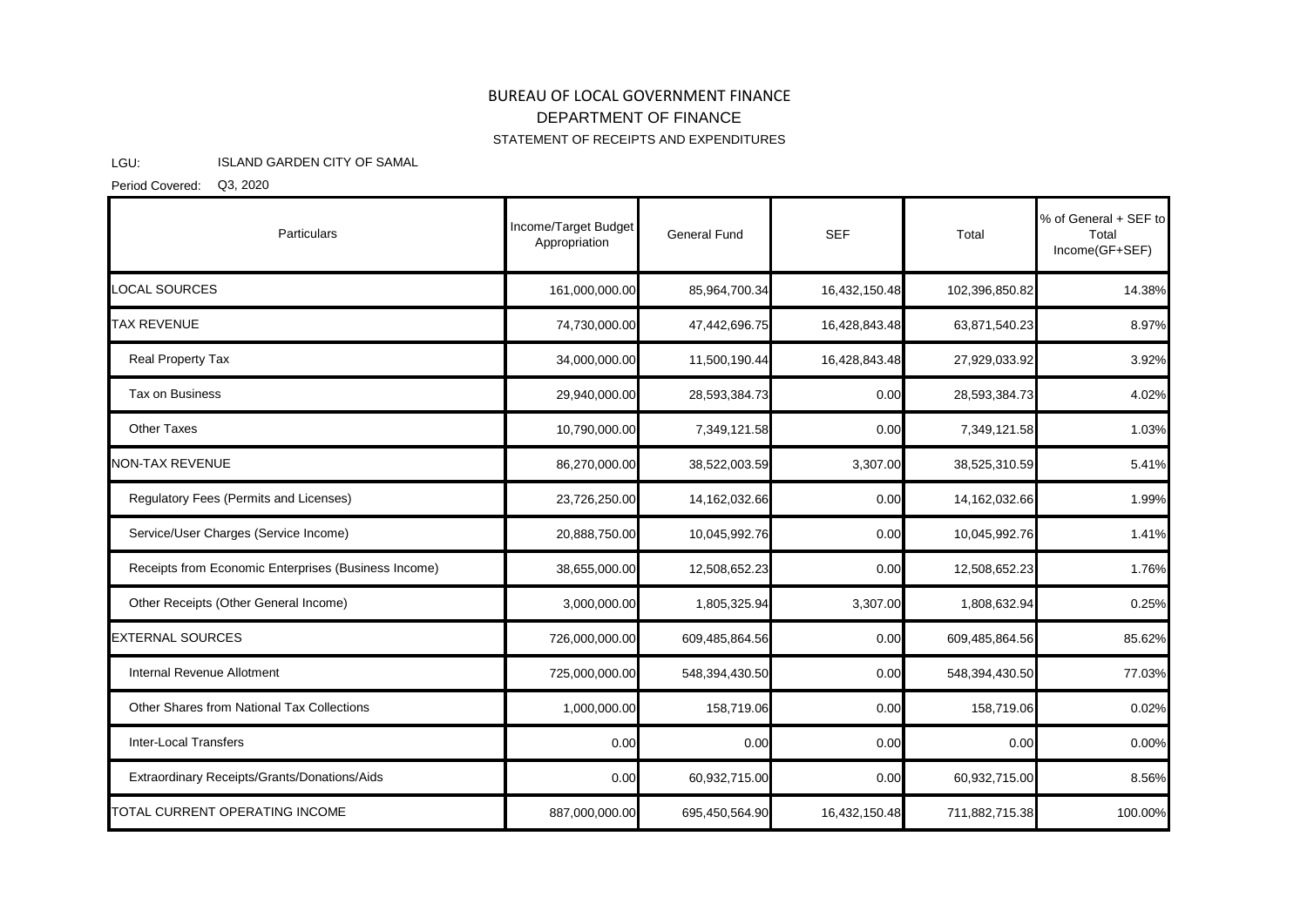| ADD: SUPPLEMENTAL BUDGET (UNAPPROPRIATED SURPLUS)<br>FOR CURRENT OPERATING EXPENDITURES | 184,827,997.50   | 0.00             | 0.00          | 0.00             |          |
|-----------------------------------------------------------------------------------------|------------------|------------------|---------------|------------------|----------|
| TOTAL AVAILABLE FOR CURRENT OPERATING EXPENDITURES                                      | 1,071,827,997.50 | 695,450,564.90   | 16,432,150.48 | 711,882,715.38   | 100.00%  |
| LESS: CURRENT OPERATING EXPENDITURES (PS + MOOE + FE)                                   |                  |                  |               |                  |          |
| <b>General Public Services</b>                                                          | 396,055,026.28   | 221,372,067.42   | 0.00          | 221,372,067.42   | 48.08%   |
| Education, Culture & Sports/Manpower Development                                        | 1,156,016.40     | 0.00             | 275,511.69    | 275,511.69       | 0.06%    |
| Health, Nutrition & Population Control                                                  | 173,060,345.53   | 119,125,179.40   | 0.00          | 119,125,179.40   | 25.87%   |
| Labor and Employment                                                                    | 0.00             | 0.00             | 0.00          | 0.00             | 0.00%    |
| Housing and Community Development                                                       | 0.00             | 0.00             | 0.00          | 0.00             | 0.00%    |
| Social Services and Social Welfare                                                      | 58,741,395.30    | 28,055,955.00    | 0.00          | 28,055,955.00    | 6.09%    |
| <b>Economic Services</b>                                                                | 170,824,050.53   | 85, 104, 371. 75 | 0.00          | 85, 104, 371. 75 | 18.48%   |
| Debt Service (FE) (Interest Expense & Other Charges)                                    | 16,637,284.94    | 6,509,390.35     | 0.00          | 6,509,390.35     | 1.41%    |
| TOTAL CURRENT OPERATING EXPENDITURES                                                    | 816,474,118.98   | 460,166,963.92   | 275,511.69    | 460,442,475.61   | 100.00%  |
| NET OPERATING INCOME/(LOSS) FROM CURRENT OPERATIONS                                     | 255, 353, 878.52 | 235,283,600.98   | 16,156,638.79 | 251,440,239.77   | $-0.00%$ |
| ADD: NON-INCOME RECEIPTS                                                                |                  |                  |               |                  |          |
| CAPITAL/INVESTMENT RECEIPTS                                                             | 0.00             | 0.00             | 0.00          | 0.00             | 0.00%    |
| Proceeds from Sale of Assets                                                            | 0.00             | 0.00             | 0.00          | 0.00             | 0.00%    |
| Proceeds from Sale of Debt Securities of Other Entities                                 | 0.00             | 0.00             | 0.00          | 0.00             | 0.00%    |
| Collection of Loans Receivables                                                         | 0.00             | 0.00             | 0.00          | 0.00             | 0.00%    |
| RECEIPTS FROM LOANS AND BORROWINGS (Payable)                                            | 0.00             | 33,902,033.65    | 0.00          | 33,902,033.65    | 100.00%  |
| Acquisition of Loans                                                                    | 0.00             | 33,902,033.65    | 0.00          | 33,902,033.65    | 100.00%  |
| <b>Issuance of Bonds</b>                                                                | 0.00             | 0.00             | 0.00          | 0.00             | 0.00%    |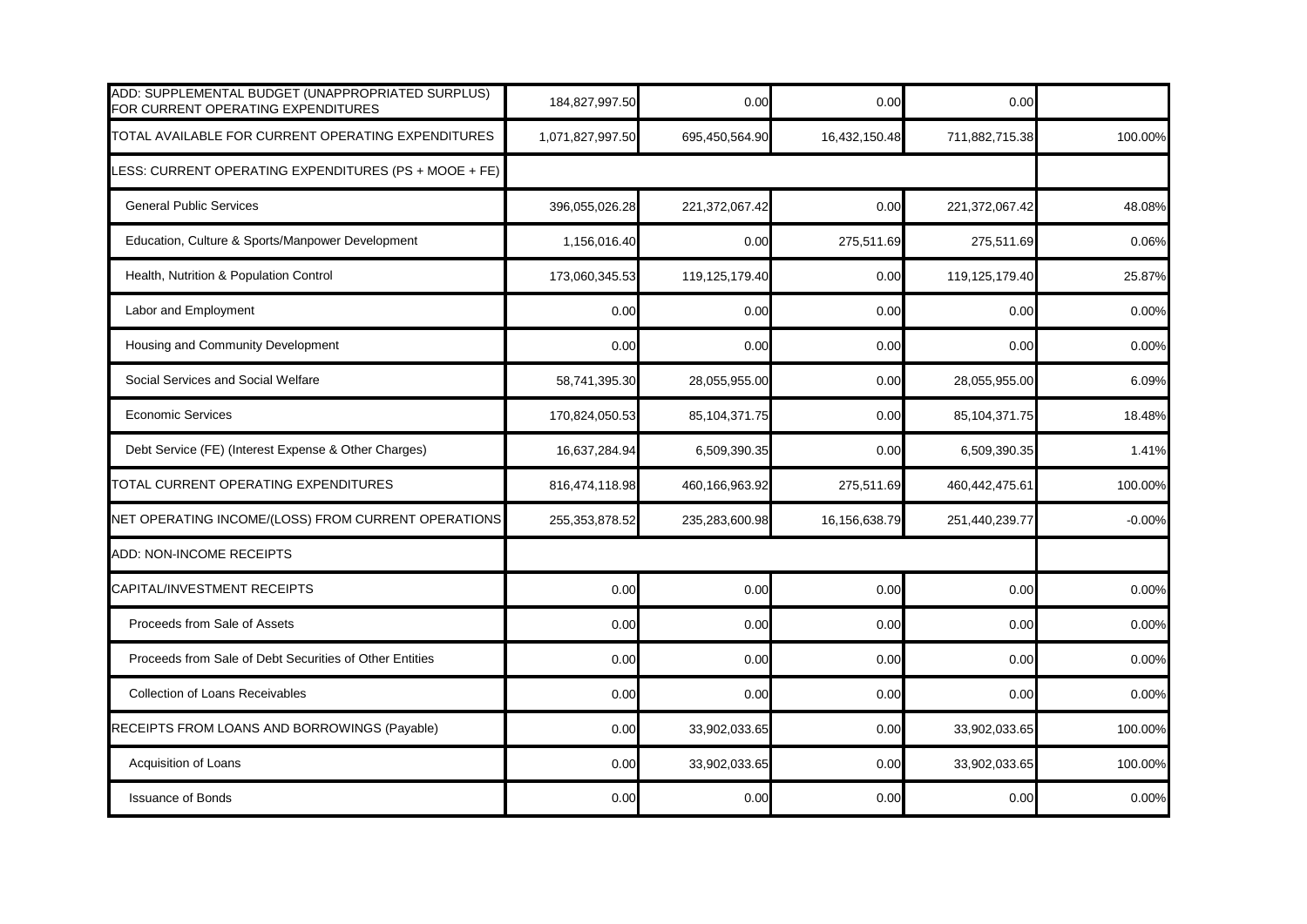| OTHER NON-INCOME RECEIPTS                                                    | 0.00           | 22,662,616.58  | 0.00          | 22,662,616.58  |         |
|------------------------------------------------------------------------------|----------------|----------------|---------------|----------------|---------|
| TOTAL NON-INCOME RECEIPTS                                                    | 0.00           | 56,564,650.23  | 0.00          | 56,564,650.23  | 100.00% |
| ADD: SUPPLEMENTAL BUDGET FOR CAPITAL OUTLAY                                  | 67,768,554.50  | 0.00           | 0.00          | 0.00           |         |
| TOTAL AMOUNT AVAILABLE FOR CAPITAL EXPENDITURES                              | 67,768,554.50  | 56,564,650.23  | 0.00          | 56,564,650.23  | 100.00% |
| LESS: NON-OPERATING EXPENDITURES                                             |                |                |               |                |         |
| CAPITAL/INVESTMENT EXPENDITURES                                              | 217,522,879.54 | 17,508,661.26  | 754,471.20    | 18,263,132.46  | 100.00% |
| Purchase/Construct of Property Plant and Equipment<br>Assets/Capital Outlay) | 217,522,879.54 | 17,508,661.26  | 754,471.20    | 18,263,132.46  | 100.00% |
| Purchase of Debt Securities of Other Entities (Investment Outlay)            | 0.00           | 0.00           | 0.00          | 0.00           | 0.00%   |
| Grant/Make Loan to Other Entities (Investment Outlay)                        | 0.00           | 0.00           | 0.00          | 0.00           | 0.00%   |
| DEBT SERVICE (Principal Cost)                                                | 25,539,754.02  | 19,917,464.48  | 0.00          | 19,917,464.48  | 100.00% |
| Payment of Loan Amortization                                                 | 25,539,754.02  | 19,917,464.48  | 0.00          | 19,917,464.48  | 100.00% |
| Retirement/Redemption of Bonds/Debt Securities                               | 0.00           | 0.00           | 0.00          | 0.00           | 0.00%   |
| OTHER NON-OPERATING EXPENDITURES                                             | 0.00           | 8,141,743.32   | 0.00          | 8,141,743.32   |         |
| TOTAL NON-OPERATING EXPENDITURES                                             | 243,062,633.56 | 45,567,869.06  | 754,471.20    | 46,322,340.26  |         |
| NET INCREASE/(DECREASE) IN FUNDS                                             | 80,059,799.46  | 246,280,382.15 | 15,402,167.59 | 261,682,549.74 |         |
| ADD: CASH BALANCE, BEGINNING                                                 | 405,353,721.94 | 377,695,360.65 | 27,658,361.29 | 405,353,721.94 |         |
| <b>FUND/CASH AVAILABLE</b>                                                   | 485,413,521.40 | 623,975,742.80 | 43,060,528.88 | 667,036,271.68 |         |
| Less: Payment of Prior Year/s Accounts Payable                               | 99,681,070.48  | 93,243,166.03  | 6,437,904.45  | 99,681,070.48  |         |
| CONTINUING APPROPRIATION                                                     | 462,321,351.81 | 40,723,021.42  | 831,421.81    | 41,554,443.23  |         |
| ADD: ADVANCE PAYMENT FOR RPT                                                 | 0.00           | 0.00           | 0.00          | 0.00           |         |
| <b>FUND/CASH BALANCE, END</b>                                                | -76,588,900.89 | 490,009,555.35 | 35,791,202.62 | 525,800,757.97 | 0.00%   |